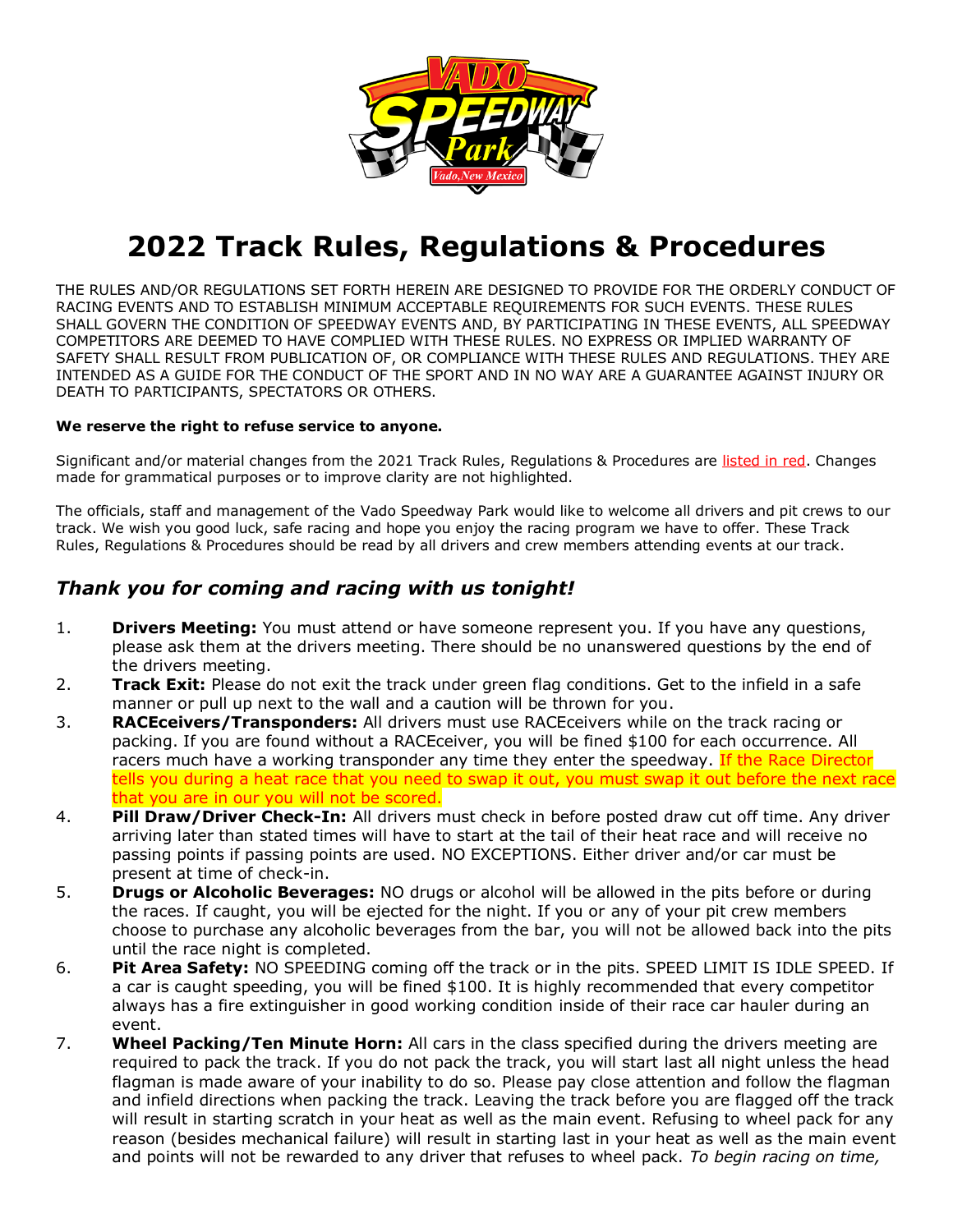*we ask that you be ready to wheel pack as the driver's meeting is over. You will have 10 minutes after the driver's meeting to begin wheel packing. Failure to be to wheel pack on time will result in you starting last for your heat race.* A 10-minute horn will be used at the conclusion of the pit meeting and at the conclusion of the last heat race to signify the beginning of the 10-minute intermission. 3 horns will sound. One at 10 minutes, one at 5 minutes and one at 1 minute. When the one-minute horn sounds, all cars for track packing, or the first feature (whichever is up next) must be in the staging area. Once the cars are called onto the speedway by the Race Director, any car that was not in the staging area will be penalized.

- 8. **Staging Area:** All cars stage in designated area prior to racing once the track officials make the first call. If you do not stage on time, you will start at the tail and receive no passing points (if passing points are used). If the light is green, GO. If the light is red DO NOT GO. Please enter the track in order.
- 9. **Starts, Restarts, Scoring & Finishes:** No hot lapping before a race. Anyone hot lapping before racing will be sent to the tail for the start and receive no passing points if passing points are used. Races start in turn 4 at the start cone. The front two cars will be side by side at that cone. When the front row gets to the cone, they will fire together and the race will begin. Anyone jumping an original start will be panelized in this manner: The yellow flag will wave and the offender will be docked 2 positions per car jumped, the remainder of the field will be crisscrossed and the race will begin again. If passing points are used, the offender will receive passing points from his/her original starting position. If someone jumps twice, they will be sent to the tail and receive no passing points if passing points are used. All restarts in all races will be Delaware double file with the leader out front, the second-place driver choosing inside or outside, the third-place driver going opposite and the remainder of the field double filing in that order, opposite the driver in front of them. If a driver jumps a Delaware restart, that driver will be penalized two positions per car jumped at the next yellow or at the end of the race, whichever comes next. If a driver jumps a Delaware restart twice, he/she will be sent to the tail. When attempting a double file restart after a yellow if we do not complete a lap, we will go single file. Should another yellow come out once we complete a lap after a yellow, we will go double file. If that lap isn't completed, we will go single again until a complete lap is done and so on. Involvement Rule: Cars involved in a wreck go to the back. If you make contact and stop you will go to the back. If you blatantly take out another driver you will forfeit your spot to them and go to the back. Cars making NO contact but stop on the track to avoid the wreck, will not be considered involved and will retain their original position. If two cars have inadvertent close contact and one car spins, the spun car will go to the back. In multi-car pile ups, all cars involved go to the back. Once 51% of the field crosses the start/finish line that lap is officially scored as complete. The only time that does not apply is on the checkered flag lap. Once the leader takes the checkered in any race, that race is official. All races will finish under the checkered flag. If the white flag is displayed and then a caution comes out, the race will revert to a green/white then checkered 1 lap finish.
- 10. **Time Limits:** There will be time limits for each event (one minute per lap of each race. For example, if the feature is schedule for 20 laps, the time limit will be 20 minutes. Once the time limit expires, the next caution will end the race).
- 11. **Black Flag:** If you are black-flagged for any reason, you must leave the racing surface immediately. Stopping to argue with the flagman or official will result in a \$100 fine and each lap taken after will be an additional \$100. The black flag will be given to any car for extreme rough driving or to any car deemed unsafe to race. If a crew chief wants his car black flagged off the track, driver must go to the pit stand to report this. If you are black-flagged for rough driving, you must leave the track and all participants involved will retain their position.
- 12. **Red Flag:** Means STOP, there is a car and/or driver in danger. (a) Under a red flag, you may work on your car only if told by track official that it is an open red. If not told it is an open red, please do not go out onto the track to work on your car. You must reenter the track when told to do so.
	- (b) If you change a tire you must go to the back at the restart.
- 13. **Yellow Flag:** Please get single file immediately when a yellow flag is displayed. Under yellow in main events, drivers will have two (2) laps to rejoin the race under green after stopping in the designated work area. After two laps, if track is ready, we will go green. If you speed into or out of the work area, you will be disqualified.
- 14. **Designated Work Area:** All work performed during a race must be done in the designated work area. Inside jersey barriers ONLY. If someone from a crew goes outside that are, that driver will be disqualified with no questions asked. No alcohol in that area. Automatic DQ and fine for anyone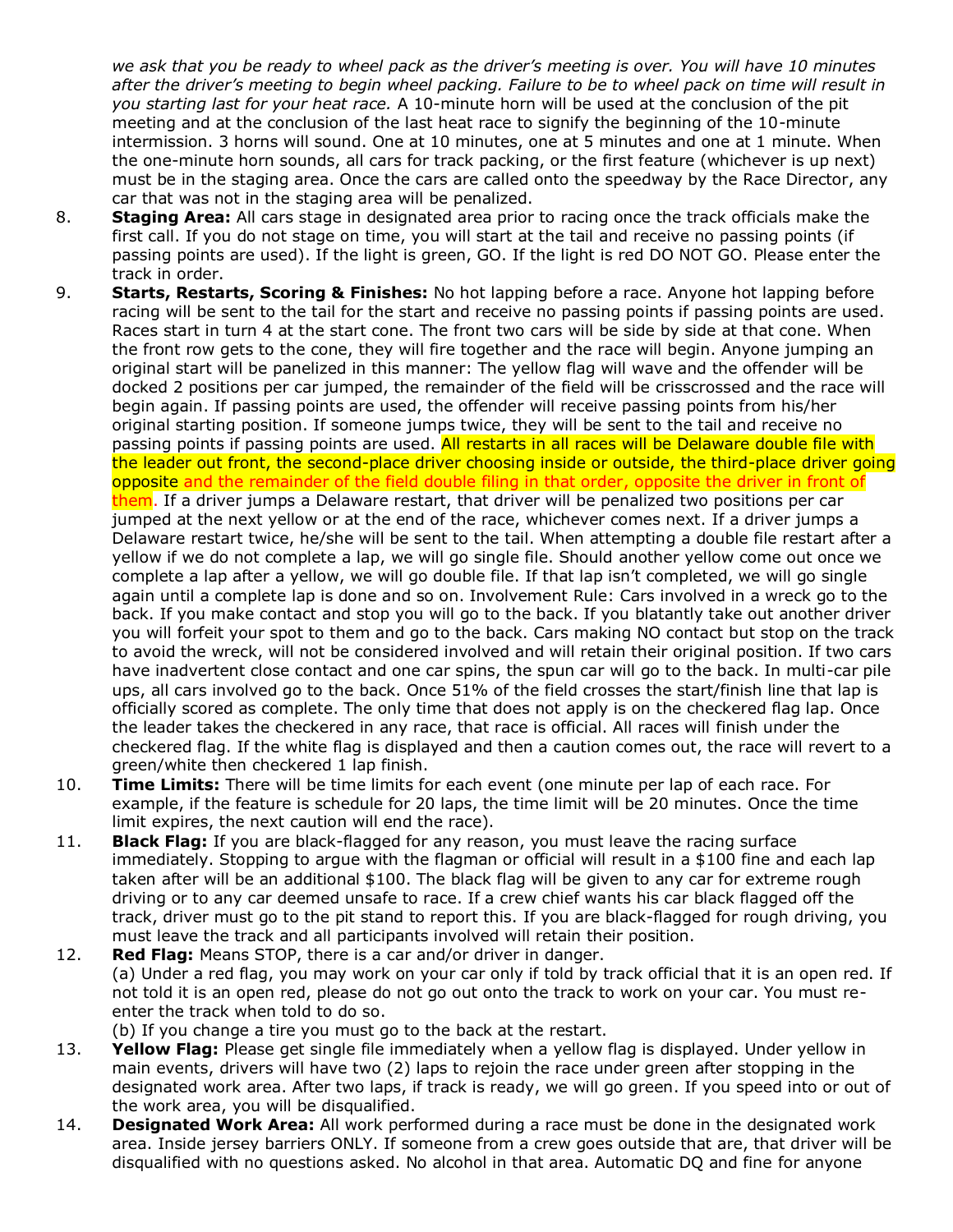caught. Entering the work area will be done by turn 4. Exiting the work area will be done by turn 3. No vehicles allowed in work area. Only side-by-sides, 4-wheelers, pit bikes etx allowed.

- 15. **Protests:** All protests must be in writing, signed by the driver(s) protesting. Fee of \$100 per driver must accompany the written protest when turned into the Pit Stewart, not the tech. This must be done immediately (within 5 minutes) after the checkered flag. Only the top 5 finishers may be protested, and only one item per protest. If car is found to be illegal, protester gets \$50 back, the other \$50 goes to the tech official. If car is legal, that driver gets \$50, the other goes to the tech official.
- 16. **Rough Driving:** Rough driving will not be tolerated. You will be disqualified if you choose to run into someone under caution or after a checkered flag. Rough driving under green will also not be tolerated and drivers will be sent to the tail, or black flagged, fined and/or suspended for anything deemed unsportsmanlike.
- 17. **Unsportsmanlike Conduct:** Poor sportsmanship of any kind will not be tolerated. This includes going to another driver's pit area after an incident on the track. Penalties or disqualification will result if you go into another pit area or cause any problems. Drivers will be held responsible for the conduct of pit crew, friends and family members. You will not abuse any other track official, or you will be ejected for the night and fined \$100.
- 18. **Track Officials/Tower:** Any situation arising that concerns a track official should results in the affected driver seeing the General Manager. You, your pit crew, or family members are not allowed in the scoring tower ever unless requested by the General Manager or head scorer. If you have questions, please wait until after the races to speak with any officials. A \$100 fine will be assessed to the person or affiliated driver abusing this.

### 19. **Rainout/Cancellation Policy:**

**Pit Passes** - There will be no refunds. Pit passes are good at the next race that your class races. **General Admission and Reserved Seating** - Tickets are good for the following two race events of equal or less ticket face value. Please email [info@vadospeedwaypark.com](mailto:info@vadospeedwaypark.com) for replacement/issuance of replacement tickets.

- 20. **Driver and/or Car Change:** must be reported to the head scorer prior to that race. Driver must start scratch if qualified to race. If not reported, driver and car will be disqualified for the evening.
- 21. **Closing Time:** Pits will close one hour after the last race. Winnings not picked up by that time will be returned to the track, so please get to the pay window in a timely manner. Gates will be locked and lights turned out.
- 22. **Push Starts:** A sprint car that gets a second push start will go to the back unless stopped by a track official.
- 23. **Fans:** If it wasn't for the fans, we wouldn't be here. Any driver, crew member, or track employee who is the instigator of abuse on a fan whether it's verbally or physically will be ejected, fired, and fined \$100. NO EXCEPTIONS!
- 24. **Young Drivers:** Any person wishing to race and are under the age of 16 MUST be pre-approved to race before being allowed to compete in an event.
- 25. **ATVs:** The use of ATVs in the pits is a privilege. ATVs are not allowed in the grandstand area UNLESS you are moving a car to show before the races. No speeding (speed limit for ATVs is 5 mph).
- 26. **Safety Equipment:** All competitors must always have acceptable safety equipment installed, worn, adjusted properly and in good working condition. This includes a fire-retardant driver's suit, fire-retardant gloves, neck brace and/or head restraint system, a window net and an SAE-approved helmet. Any item deemed by track officials to be installed incorrectly, too old or worn and/or not in an acceptable condition may cause driver to be disqualified at any time.
- 27. **Water**: Next to the light pole.
- 28. **Crew Staging:** To the left of the staging area. Crews do NOT leave the staging area until called by staging official.
- 29. **Scale/Tech Area:** We scale the top 3 in each heat race and b-main and the top 5 in each feature. If you are light on your first attempt, you get a second attempt to make weight. If you do not, you are light. Each feature winner will pull a chip on the scale  $(1-5)$  – The number of the chip drawn will correspond to the car that will be teched that evening. The car that is drawn will then pull another chip (1-15, depending on the division they race) to determine the specific thing(s) that will be teched. All teching will take place on the infield just off the scale pad, or off to the left in the tech area.
- 30. **Involvement Rule: Heat Races & B-Mains**: If you cause a single car caution (single car spin or crash), you will be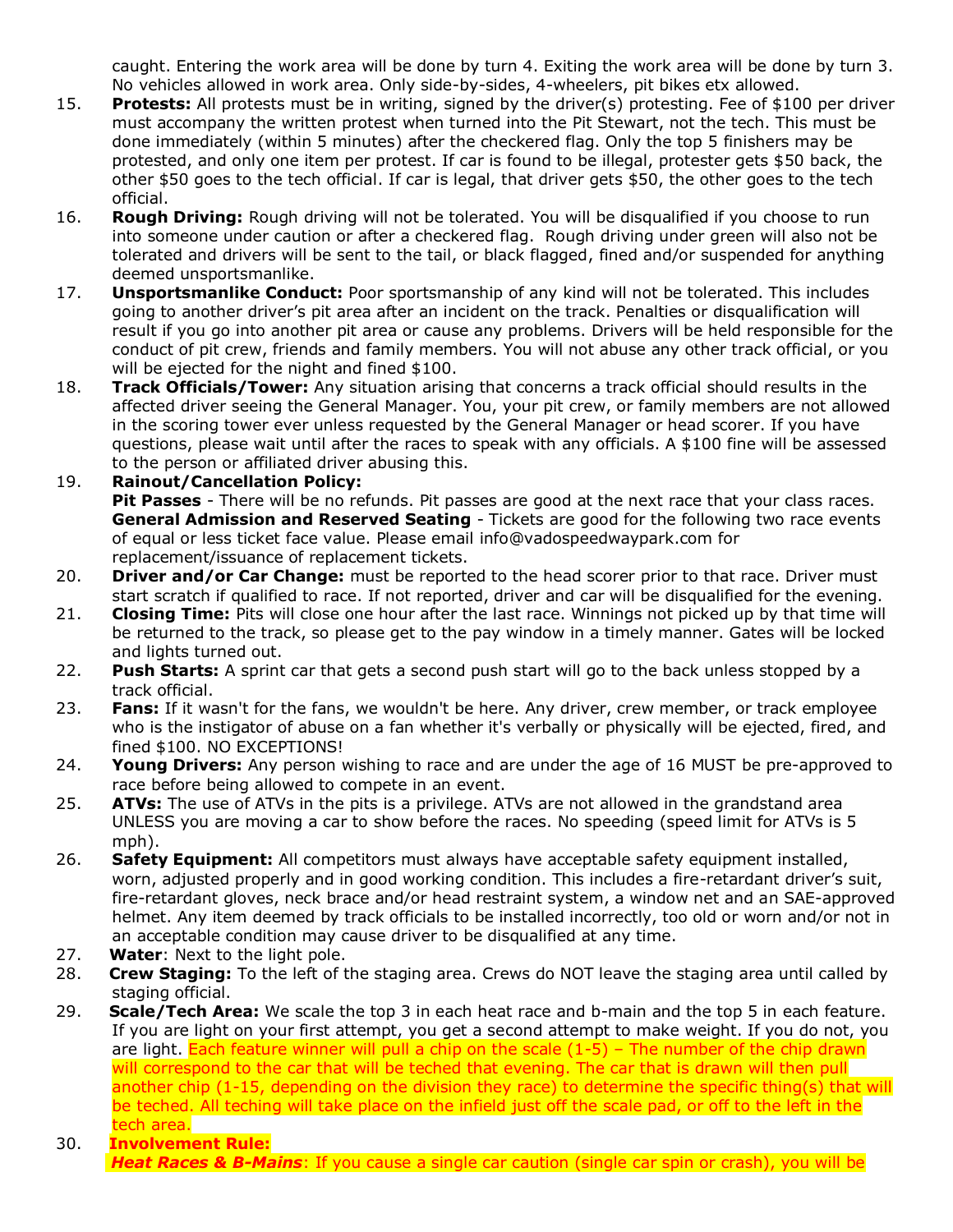asked to leave the track. If you cause a multi car caution, the person who caused it will go to the tail and the person who was offended will be given their running position back (reverting to the last completed lap). Anyone causing 2 cautions in any race will be asked to leave the track. *Features:* If you cause a single car caution (single car spin or crash), you will be put to the tail of the field. If you cause a multi car caution, the person who caused it will go to the tail and the person who was offended will be given their running position back (reverting to the last completed lap). Anyone causing 2 cautions in any race will be asked to leave the track.

### \*\*This applies to all classes except Sprint Car classes.

- 31. **Lapped Cars / Blue Flag:** If you receive the blue flag, it means the leaders are coming. Slower cars, hold your line. Leaders, go around the slower cars not thru them. If contact occurs, a caution is necessary, and it is determined that the leader caused it, the leader will no longer be the leader and will go to the tail.
- 32. **Wristbands:** You must have a valid wristband to register a car. If anyone is caught in your pit area without the correct night's valid wristband on, that person will be removed from the facility and the team who's pit they were caught in will be fined \$100.

#### 33. **Lineup Procedures:**

All classes will draw for position on the opening night, then passing points will be used to create the feature lineups. All classes will start straight up from heat race passing points.

After points are established, the top 8 in heat passing points will be inverted by points average in the Winged Sprints, Non-Winged Sprints, Late Models and Modifieds. In the case of a new car coming out, they will draw for heat, and if they make the top 8, they will take the 8th spot. If you miss any races, you don't lose your points average. Special events will start by draw and utilize passing points.

Stock Cars, B-Mods, Legends and Super Trucks will start heats by points average inversion using low, medium and fast lineup procedure. Any driver who has won a track championship or a main event in a Modified, Late Model or Winged or Non-Winged Sprint in the last 3 years will start no better than 13th in the A main if they get top 12 from heats. All others will line up straight up behind top 12 from heats except those mentioned.

Pure Stocks will line up by points average inversion after first night and main event will be a total inversion of the cars that finish their heat races based on points average. Any car that DNF or DNS in a heat race will start behind those that finish their heat races.

In order to put on a good show, the track reserves the right to invert more cars in the main events if necessary. For example, if we are inverting 12 in the Stock Cars and the points leader can get to front in 10 laps we will invert 16 and so on. We are here to put on a show for the fans.